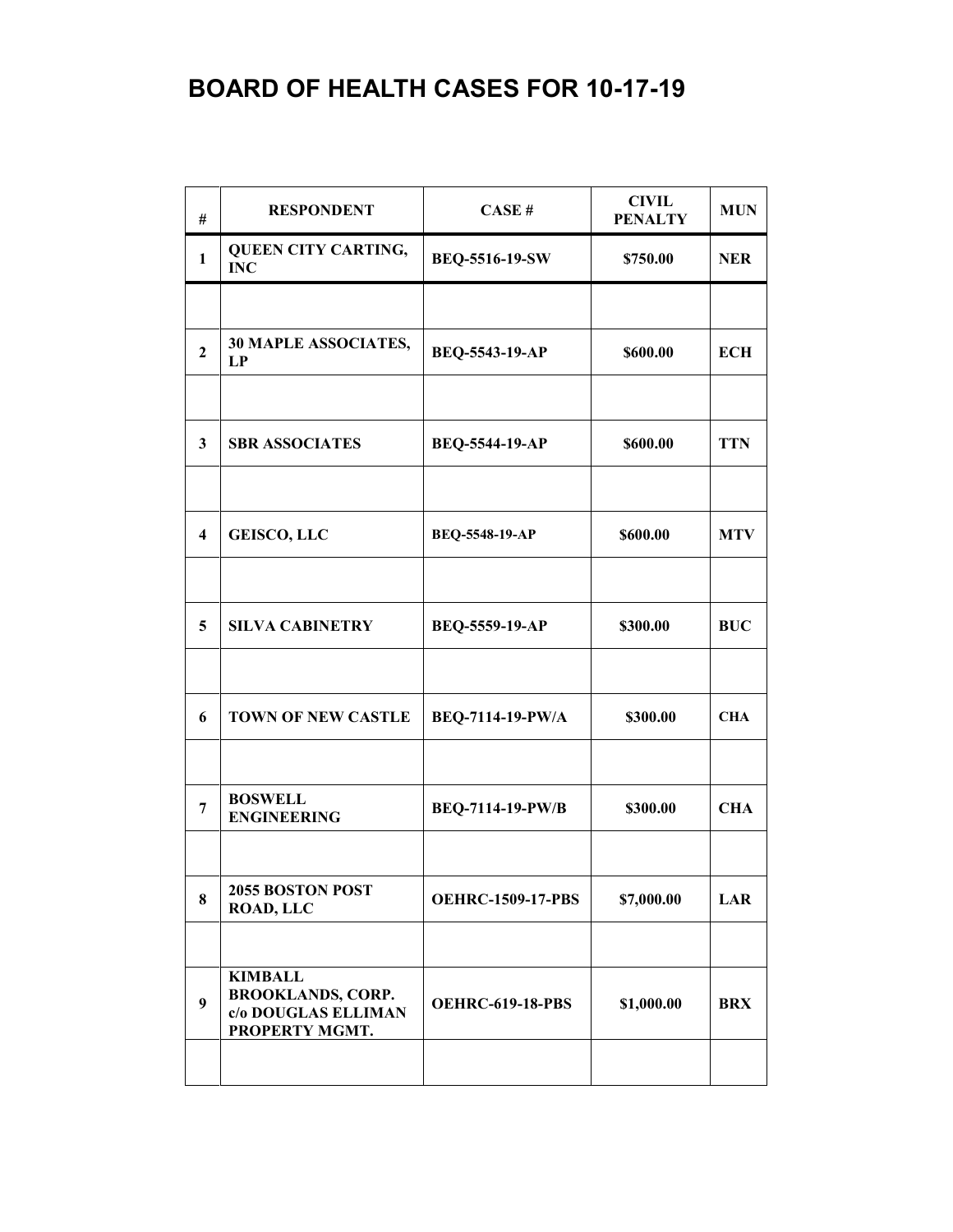| #  | <b>RESPONDENT</b>                                                                         | CASE#                    | <b>CIVIL</b><br><b>PENALTY</b> | <b>MUN</b> |
|----|-------------------------------------------------------------------------------------------|--------------------------|--------------------------------|------------|
| 10 | <b>43 SOUTH HIGHLAND,</b><br><b>LLC</b>                                                   | <b>OEHRC-1209-18-PBS</b> | \$3,650.00                     | <b>OSV</b> |
|    |                                                                                           |                          |                                |            |
| 11 | <b>RDP PETROLEUM, INC</b>                                                                 | <b>OEHRC-1501-18-PBS</b> | \$3,800.00                     | <b>POC</b> |
|    |                                                                                           |                          |                                |            |
| 12 | <b>KOLLEL REMU</b>                                                                        | <b>OEHRC-1846-18-PBS</b> | \$5,000.00                     | YON        |
|    |                                                                                           |                          |                                |            |
| 13 | <b>12 WESTCHESTER</b><br><b>TENANTS, CORP</b>                                             | <b>OEHRC-2503-18-PBS</b> | \$1,600.00                     | <b>WHP</b> |
|    |                                                                                           |                          |                                |            |
| 14 | 70 PARKWAY NORTH.<br>c/o MILIO MGMT.                                                      | <b>OEHRC-2522-18-PBS</b> | \$1,600.00                     | YON        |
|    |                                                                                           |                          |                                |            |
| 15 | FLEETWOOD PARK,<br><b>CORP</b>                                                            | <b>OEHRC-2537-18-PBS</b> | \$4,400.00                     | <b>BRX</b> |
|    |                                                                                           |                          |                                |            |
| 16 | <b>KIMBALL</b><br><b>BROOKLANDS CORP. c/o</b><br><b>DOUGLAS ELLIMAN</b><br>PROPERTY MGMT. | <b>OEHRC-2549-18-PBS</b> | \$1,000.00                     | <b>BRX</b> |
|    |                                                                                           |                          |                                |            |
| 17 | <b>MIDLAND AVENUE</b><br><b>OWNERS, CORP</b>                                              | <b>OEHRC-2556-18-PBS</b> | \$3,200.00                     | YON        |
|    |                                                                                           |                          |                                |            |
| 18 | TUDOR WOODS CO-OP,<br><b>INC.</b> c/o ANKER<br><b>MANAGEMENT, CORP</b>                    | <b>OEHRC-2582-18-PBS</b> | \$1,600.00                     | YON        |
|    |                                                                                           |                          |                                |            |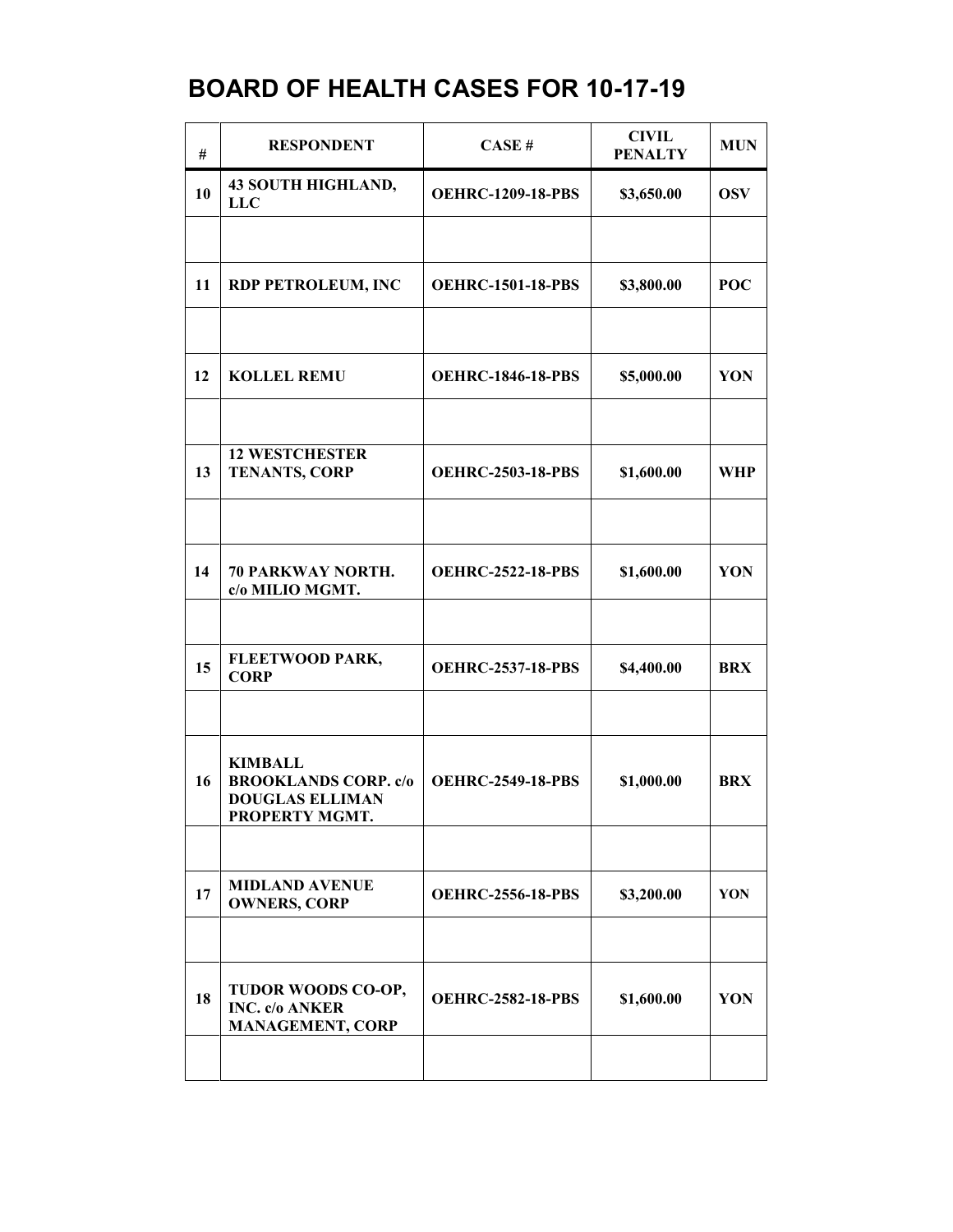| #  | <b>RESPONDENT</b>                                         | CASE#                    | <b>CIVIL</b><br><b>PENALTY</b> | <b>MUN</b> |
|----|-----------------------------------------------------------|--------------------------|--------------------------------|------------|
| 19 | <b>GARTHCHESTER</b><br><b>REALTY, LTD</b>                 | <b>OEHRC-2590-18-PBS</b> | \$1,600.00                     | YON        |
|    |                                                           |                          |                                |            |
| 20 | <b>RIDGEWOOD</b><br><b>ELMWOOD OWNERS,</b><br><b>LLC</b>  | <b>OEHRC-400-19-PBS</b>  | \$500.00                       | <b>WHP</b> |
| 21 | <b>TULIN, LLC</b>                                         | <b>OEHRC-402-19-PBS</b>  | \$3,500.00                     | <b>MTV</b> |
| 22 | <b>SCARSDALE FORD, INC</b>                                | <b>OEHRC-403-19-PBS</b>  | \$5,000.00                     | <b>SCD</b> |
|    |                                                           |                          |                                |            |
| 23 | <b>BYRAM HILLS SCHOOL</b><br><b>DISTRICT</b>              | <b>OEHRC-405-19-PBS</b>  | \$6,300.00                     | <b>ARM</b> |
|    |                                                           |                          |                                |            |
| 24 | <b>SCARBOROUGH</b><br><b>MANOR OWNER'S</b><br><b>CORP</b> | <b>OEHRC-406-19-PBS</b>  | \$2,000.00                     | <b>OSV</b> |
|    |                                                           |                          |                                |            |
| 25 | <b>DIAH HAMED</b>                                         | <b>OEHRC-409-19-PBS</b>  | \$4,100.00                     | <b>YTN</b> |
|    |                                                           |                          |                                |            |
| 26 | <b>NAPA AUTO PARTS</b>                                    | <b>OEHRC-414-19-PBS</b>  | \$2,800.00                     | <b>ELM</b> |
|    |                                                           |                          |                                |            |
| 27 | 529 HIGHLAND GAS &<br><b>REPAIR, INC</b>                  | <b>OEHRC-600-19-PBS</b>  | \$6,250.00                     | <b>PEE</b> |
|    |                                                           |                          |                                |            |
| 28 | <b>MALABAR FUELS</b>                                      | <b>OEHRC-1207-19-PBS</b> | \$800.00                       | <b>PEE</b> |
|    |                                                           |                          |                                |            |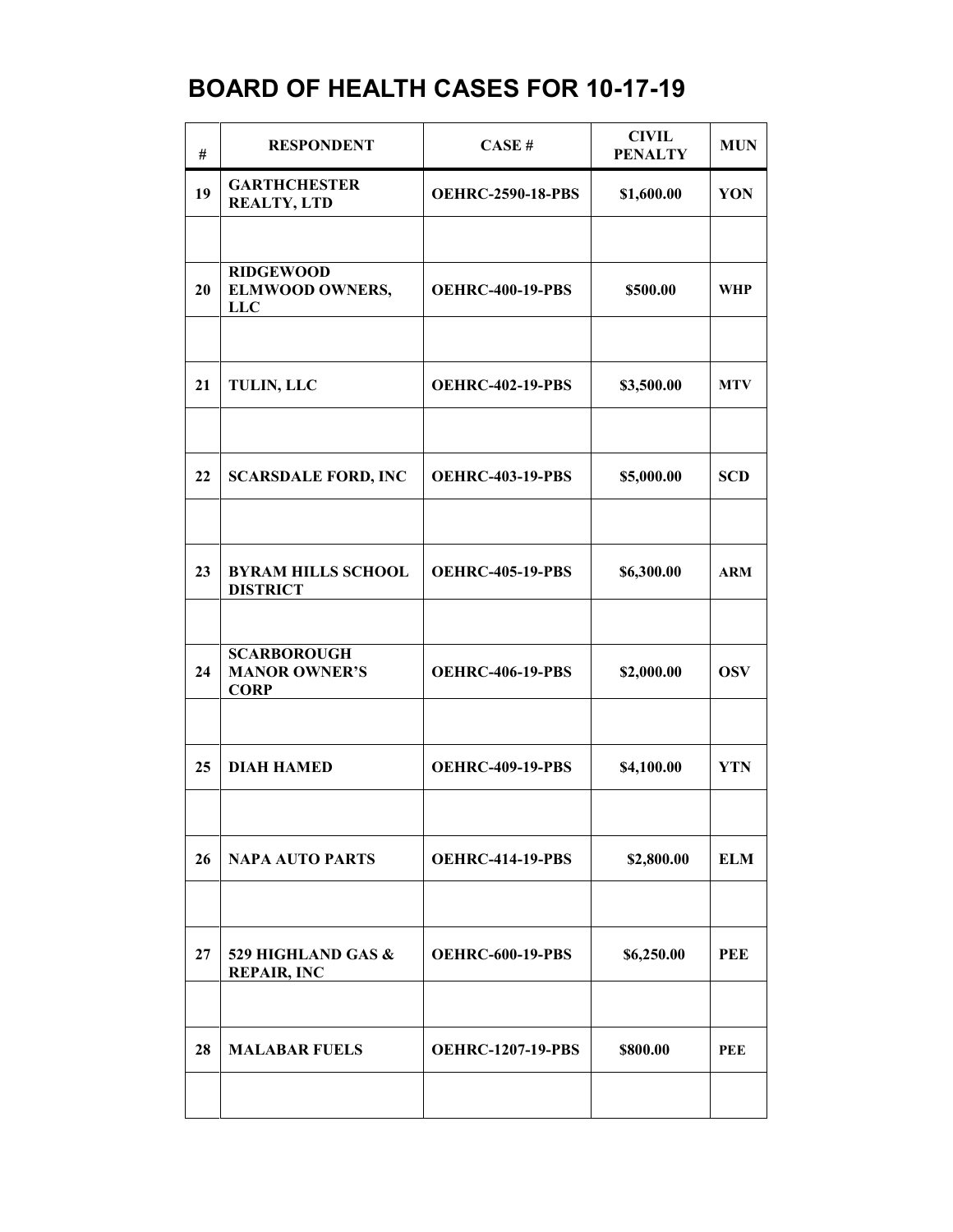| #  | <b>RESPONDENT</b>                                                                | CASE#                    | <b>CIVIL</b><br><b>PENALTY</b> | <b>MUN</b> |
|----|----------------------------------------------------------------------------------|--------------------------|--------------------------------|------------|
| 29 | <b>CASIVIC REALTY</b>                                                            | <b>OEHRC-1209-19-PBS</b> | \$9,000.00                     | <b>YTN</b> |
|    |                                                                                  |                          |                                |            |
| 30 | <b>CORTLANDT</b><br><b>HEALTHCARE</b>                                            | <b>OEHRC-1210-19-PBS</b> | \$5,000.00                     | <b>COR</b> |
|    |                                                                                  |                          |                                |            |
| 31 | <b>TRINITY</b><br><b>COOPERATIVE</b><br><b>APERTMENTS</b>                        | <b>OEHRC-1803-19-PBS</b> | \$2,000.00                     | <b>NER</b> |
|    |                                                                                  |                          |                                |            |
| 32 | <b>EDGEBROOK</b><br><b>COOPERATIVE, INC. c/o</b><br><b>ANKER MANAGEMENT</b>      | <b>OEHRC-5019-19-PBS</b> | \$5,100.00                     | <b>WHP</b> |
|    |                                                                                  |                          |                                |            |
| 33 | <b>GREENWICH</b><br>RIVERSIDE, LLC. c/o<br><b>SPENCER ADAMS, INC</b>             | <b>OEHRC-5020-19-PBS</b> | \$3,900.00                     | <b>WHP</b> |
|    |                                                                                  |                          |                                |            |
| 34 | <b>ROYAL FINEST DELI,</b><br><b>CORP/ROYAL FINEST</b><br><b>DELI &amp; GRILL</b> | <b>PHP-139-18-ATUPA</b>  | \$3,100.00                     | <b>MTV</b> |
|    |                                                                                  |                          |                                |            |
| 35 | <b>CROSS COUNTY MART</b>                                                         | <b>PHP-015-19-ATUPA</b>  | \$3,100.00                     | YON        |
|    |                                                                                  |                          |                                |            |
| 36 | <b>ALONDRA GROCERY,</b><br><b>CORP/ALONDRA</b><br><b>GROCERY</b>                 | <b>PHP-021-19-ATUPA</b>  | \$2,100.00                     | YON        |
|    |                                                                                  |                          |                                |            |
| 37 | <b>PREFERRED GAS</b><br><b>MART, INC/ GULF</b>                                   | <b>PHP-067-19-ATUPA</b>  | \$2,100.00                     | <b>BED</b> |
|    |                                                                                  |                          |                                |            |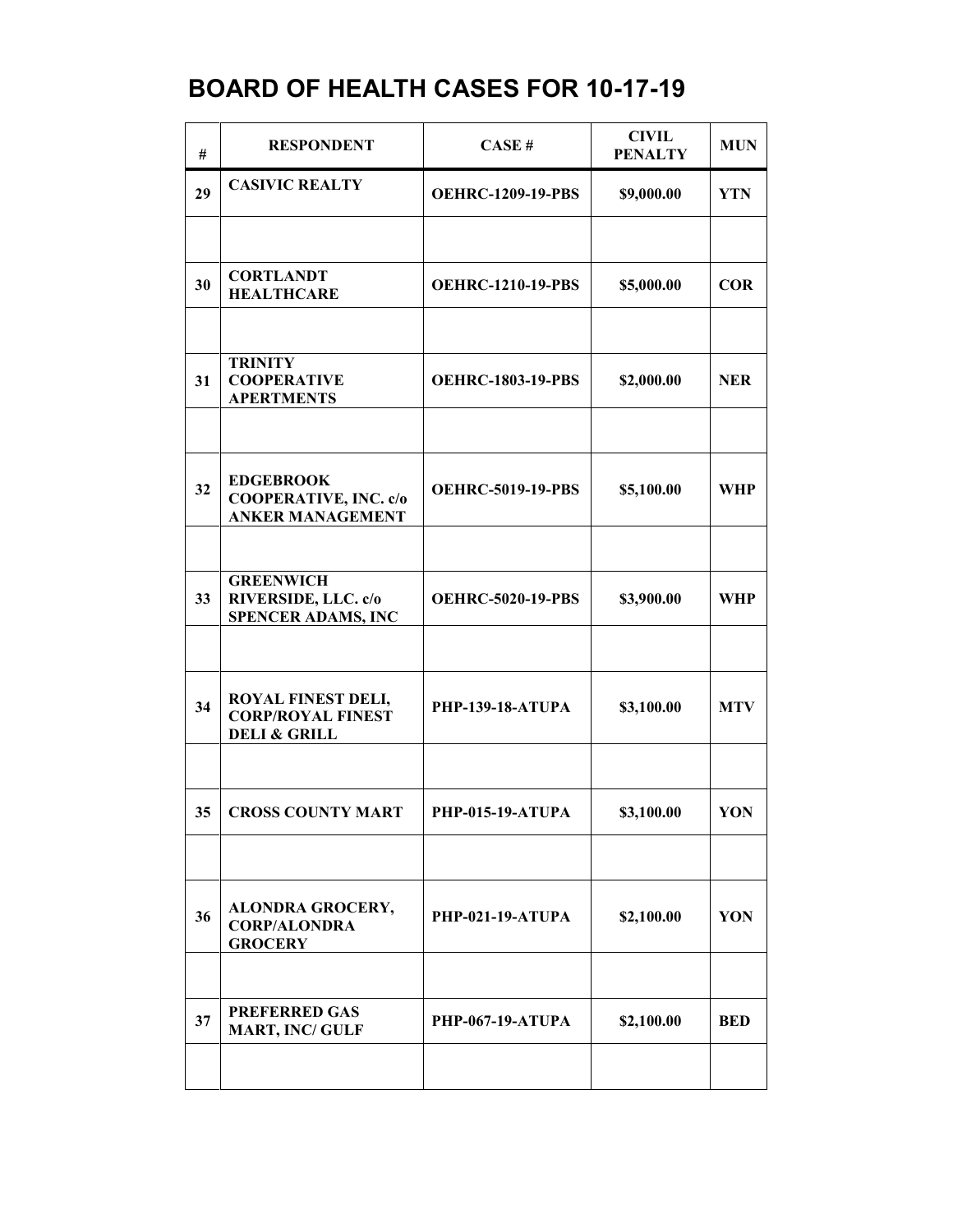| #  | <b>RESPONDENT</b>                                                                                                  | CASE#                  | <b>CIVIL</b><br><b>PENALTY</b> | <b>MUN</b> |
|----|--------------------------------------------------------------------------------------------------------------------|------------------------|--------------------------------|------------|
| 38 | KINETIC SPORTS CLUB,<br><b>LLC/KINETIC SPORTS</b><br><b>CLUB DAY CAMP</b>                                          | PHP-8003-19-DC         | \$5,650.00                     | PEL        |
|    |                                                                                                                    |                        |                                |            |
| 39 | <b>LTF CLUB OPERATIONS</b><br><b>COMPANY, INC/LIFE</b><br><b>TIME ATHLETICS</b><br><b>WOMEN'S SPA</b>              | <b>PHP-7906-19-SPI</b> | \$300.00                       | <b>CHA</b> |
|    |                                                                                                                    |                        |                                |            |
| 40 | <b>LTF CLUB OPERATIONS</b><br><b>COMPANY, INC/LIFE</b><br><b>TIME ATHLETICS</b><br><b>MEN'S SPA</b>                | PHP-7907-19-SPI        | \$300.00                       | <b>CHA</b> |
|    |                                                                                                                    |                        |                                |            |
| 41 | <b>MANURSING ISLAND</b><br><b>CLUB, INC/MANURSING</b><br><b>ISLAND CLUB POOL</b>                                   | PHP-8209-19-SPO        | \$1,750.00                     | <b>RYE</b> |
|    |                                                                                                                    |                        |                                |            |
| 42 | <b>SUNNINGDALE</b><br><b>COUNTRY CLUB, INC/</b><br><b>SUNNINGDALE</b><br><b>COUNTRY CLUB MAIN</b><br><b>POOL</b>   | PHP-8233-19-SPO        | \$600.00                       | <b>SCD</b> |
|    |                                                                                                                    |                        |                                |            |
| 43 | <b>SUNNINGDALE</b><br><b>COUNTRY CLUB, INC/</b><br><b>SUNNINGDALE</b><br><b>COUNTRY CLUB</b><br><b>WADING POOL</b> | PHP-8234-19-SPO        | \$600.00                       | <b>SCD</b> |
|    |                                                                                                                    |                        |                                |            |
| 44 | PALISADE FUEL, INC/<br><b>SUNOCO</b>                                                                               | PHP-8212-19-TC         | \$500.00                       | <b>OSV</b> |
|    | <b>TOTAL</b>                                                                                                       |                        | \$115,250.00                   |            |
|    |                                                                                                                    |                        |                                |            |